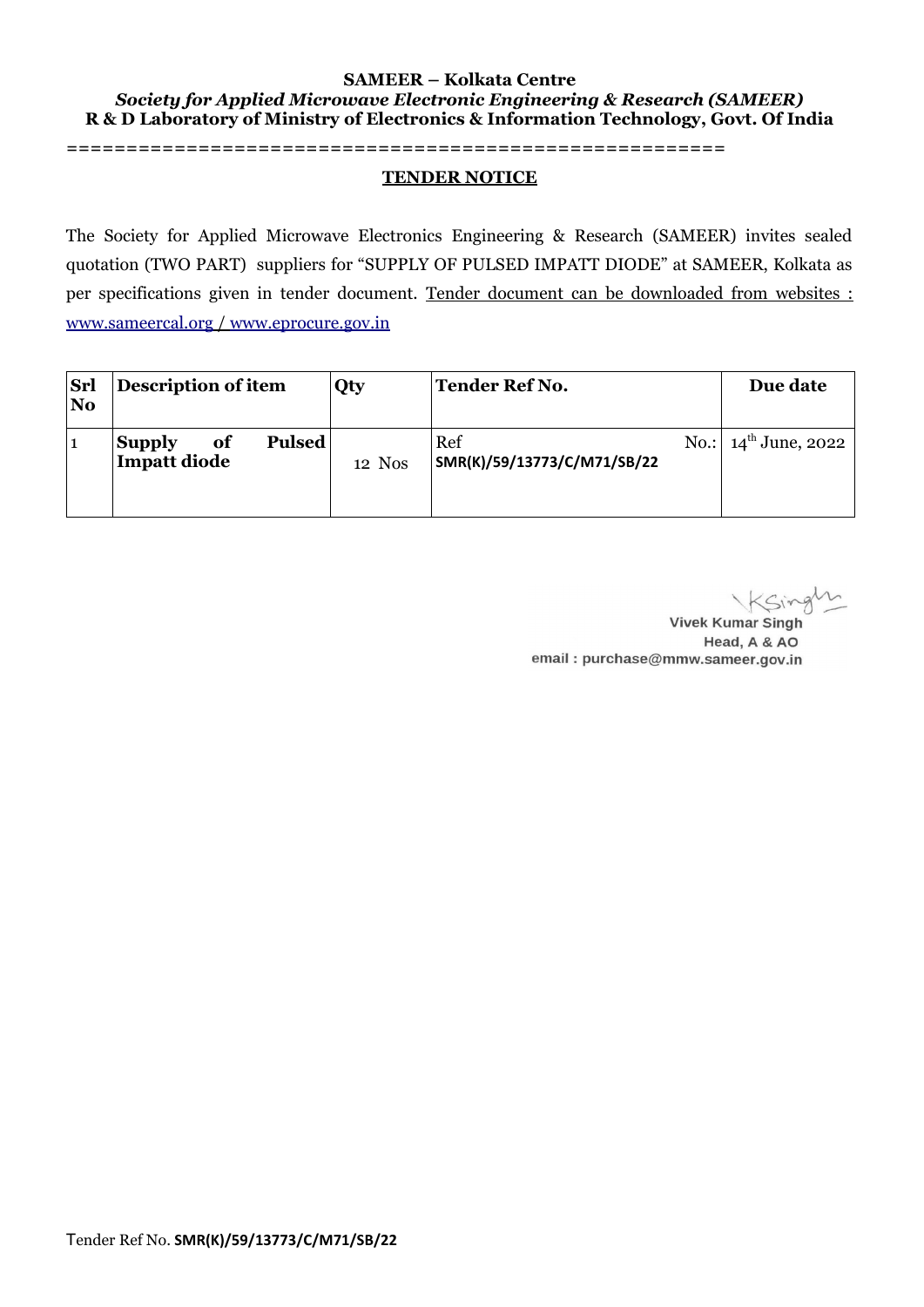

**SAMEER – Kolkata Centre** *Societyfor Applied Microwave Electronic Engineering & Research (SAMEER) R & D Laboratory of Ministry of Electronics & Information Technology, Govt. Of India*

Record Number PUR/03 Issue No./Date: 01 / 01.04.2015 Rev. No./Date: 00/Nil Page 2 of 1



# **TENDER FOR SUPPLY OF "PULSED IMPATT DIODE" AT**

# **SAMEER KOLKATA**

 **------------------------------------------------------------------------------------------------------ Tender Ref No. : SMR(K)/59/13773/C/M71/SB/22 Date** : 23<sup>th</sup> May, 2022 **DUDE DATE : 14th June, 2022 --------------------------------------------------------------------------------------------------------**

**Vivek Kumar Singh** Head, A & AO email: purchase@mmw.sameer.gov.in

Plot-L2, Block-GP, Sec-V, Salt Lake Electronics Complex, Kolkata- 700091, INDIA Ph : 091-33-2357-4875 / 2357-4894 Fax : 091-33-2357-4950 E-mail : purchase@mmw.sameer.gov.in

**\_\_\_\_\_\_\_\_\_\_\_\_\_\_\_\_\_\_\_\_\_\_\_\_\_\_\_\_\_\_\_\_\_\_\_\_\_\_\_\_\_\_\_\_\_\_\_\_\_\_\_\_\_\_\_\_\_\_\_\_\_\_\_\_\_ \_\_\_\_\_\_\_\_\_\_\_\_\_\_\_\_\_\_\_\_\_**

Tender Ref No. **SMR(K)/59/13773/C/M71/SB/22**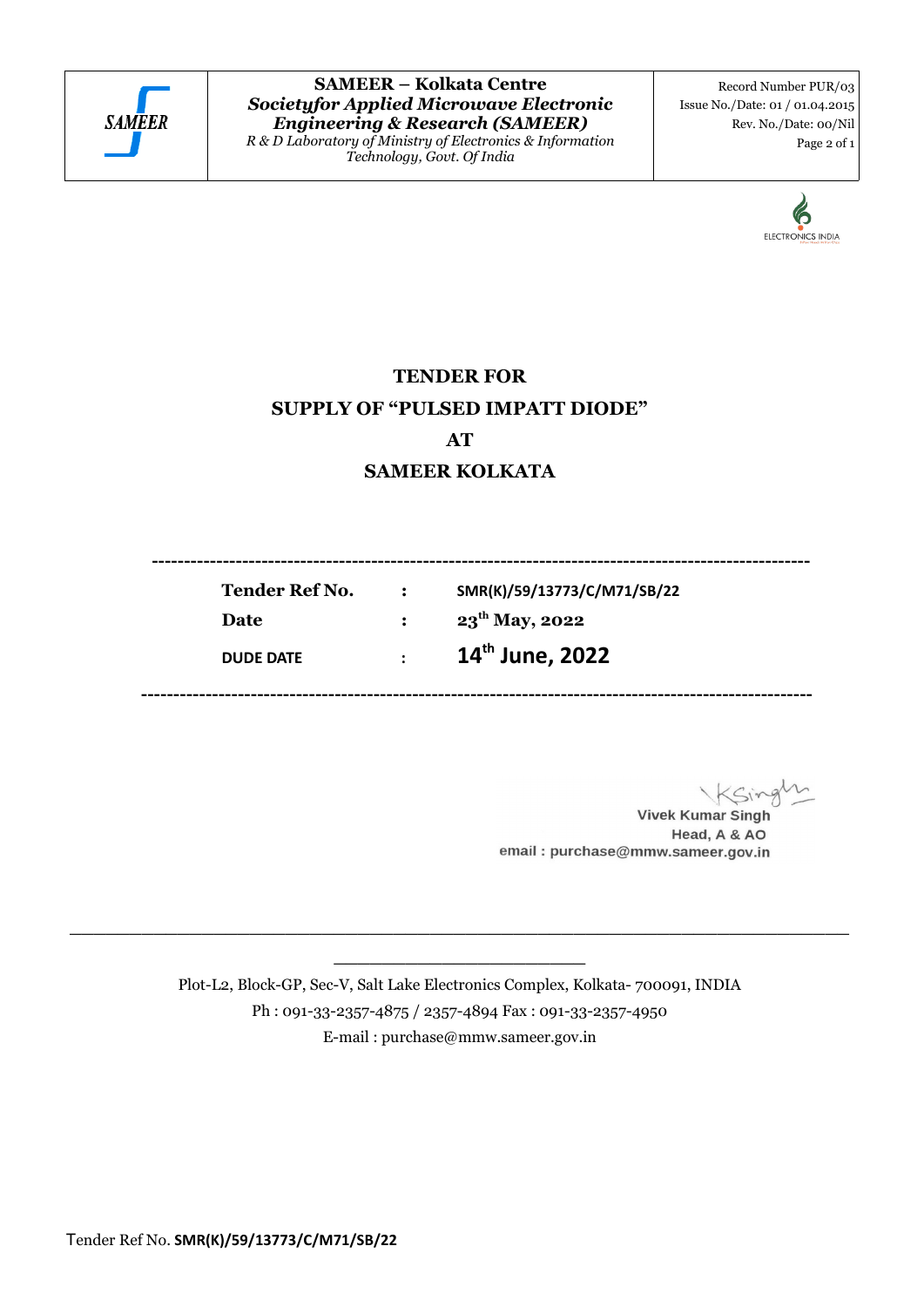#### **INSTRUCTION :**

### **A. General Instruction:**

**i.** Sealed quotation should be submitted in Two Parts i.e Technical Bid and Price Bid. Details of Technical & Price bid are given as ANNEXURE-I & ANNEXURE-II. Both bids should be submitted in two separate sealed covers, superscribed as "Technical Bid" & "Price Bid". Both sealed covers should be put in a single envelope and our Tender Reference No. should be clearly mentioned on the envelope.

**II) Submission of Quotation through Email:** Vendors may submit their quotation through email (purchase@mmw.sameer.gov.in) with **PASSWORD PROTECTED** file and password should be sent on completion of due date. **You are requested to fill the "subject" checkbox of the email with "Tender Ref No". to locate your email in mailbox. Password should be provided to the tender committee on demand only.** 

### **OR**

### **Submission of Quotation through post / by hand :**

Sealed quotation may submit through post/ by hand to the following address : Head A &AO SAMEER Kolkata Centre Plot-L2, Block GP, Sec-V, Salt Lake Electronics Complex, Kolkata-7000091

#### iii) **Eligibility criteria :**

a) Suppliers should have minimum 3 years experience in supply electronic components. relevant document should be submitted in support of the same . Govt. sectors is preferable. Component supplied as Indian Representative / authorized distributor of reputed abroad principal is also applicable.

- b) Last 3 years IT. Return
- c) copy of GST registration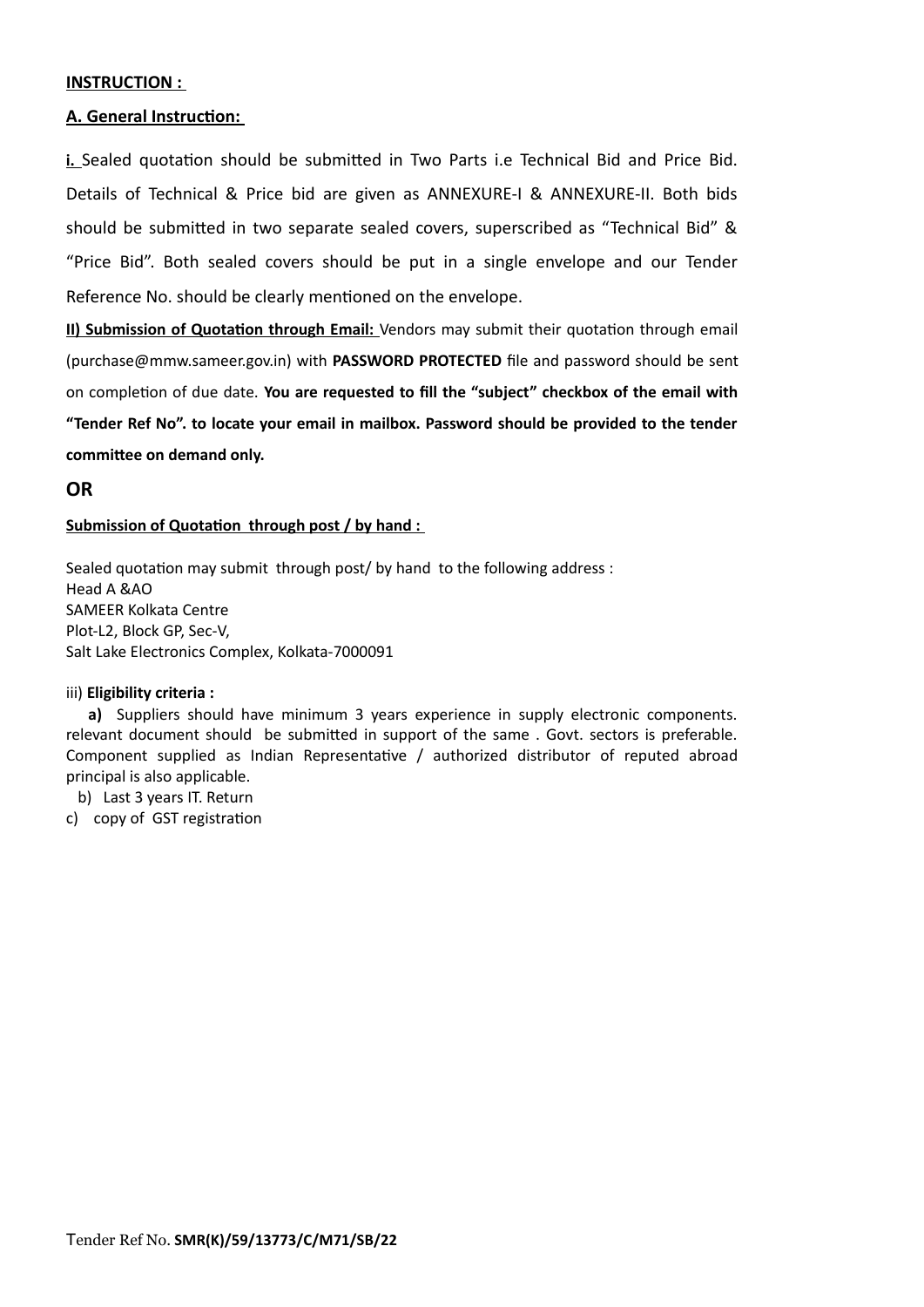# **General Terms & Conditions :**

## c) **Payment : 100 % through NEFT as below :**

- 90% against delivery of components and test data.

-and balance 10 % on submission of warranty certificate and successful testing of the components at our Lab.

# **a) Price : Quotation should be submitted in INR on SAMEER (Destination) basis as per Price Bid (Enclosure-II). Price quoted in INR is only acceptable.**

**i.)** The validity of quotation should be at least **90 days from t**he tender due date.

# **ii.) Delivery should be made within 4/5 weeks on receipt of the order.**

**iii.)** Overwriting and corrections should be attested properly.

**iv.)** The bid should be complete in all respects and should be duly signed. Incomplete and unsigned bids will not be considered at all.

**v.)** The warranty period shall commence from the date of receipt of components and acceptance as per Purchase Order.

**vi.) Technical compliance statement** as given in Annexure-I will form a part and parcel of "Purchase Order/contract".

# **vii.) After placing Purchase Order if the selected bidder fails to execute the order SAMEER reserves**

# **the right to cancel the contract and bidder will be blacklisted for 2 years.**

**viii.)** Taxes & Duties : Should be clearly indicated, failing which, any claim on account of the same will not be admissible.

**ix.) Bid evaluation process** : Quotation will be evaluated based on technical specifications as per enquiry by tender committee and necessary clarification, if required, will be sought through email from suppliers. After satisfaction of technical suitability price bid will be taken into account in price comparison to arrive L1 bidder.

**x.)** Acceptability of the extent of variation in specifications on evaluation of technical data sheet wherever applicable will be decided by the competent authority based on technical suitability and shall be bound by the bidders.

**xi.) Custom duty exemption certificate :** Suppliers may avail advantage of duty exemption. SAMEER is registered with DSIR under the notification No. 51/96 -Customs for exemption of Custom Duty only. Duty exemption certificate should be processed at least 10 days in advance on intimation. Please note that SAMEER will provide only duty exemption certificate. If there is any duty over and above the exempted amount will be borne by you. Hence you consider accordingly while quoting.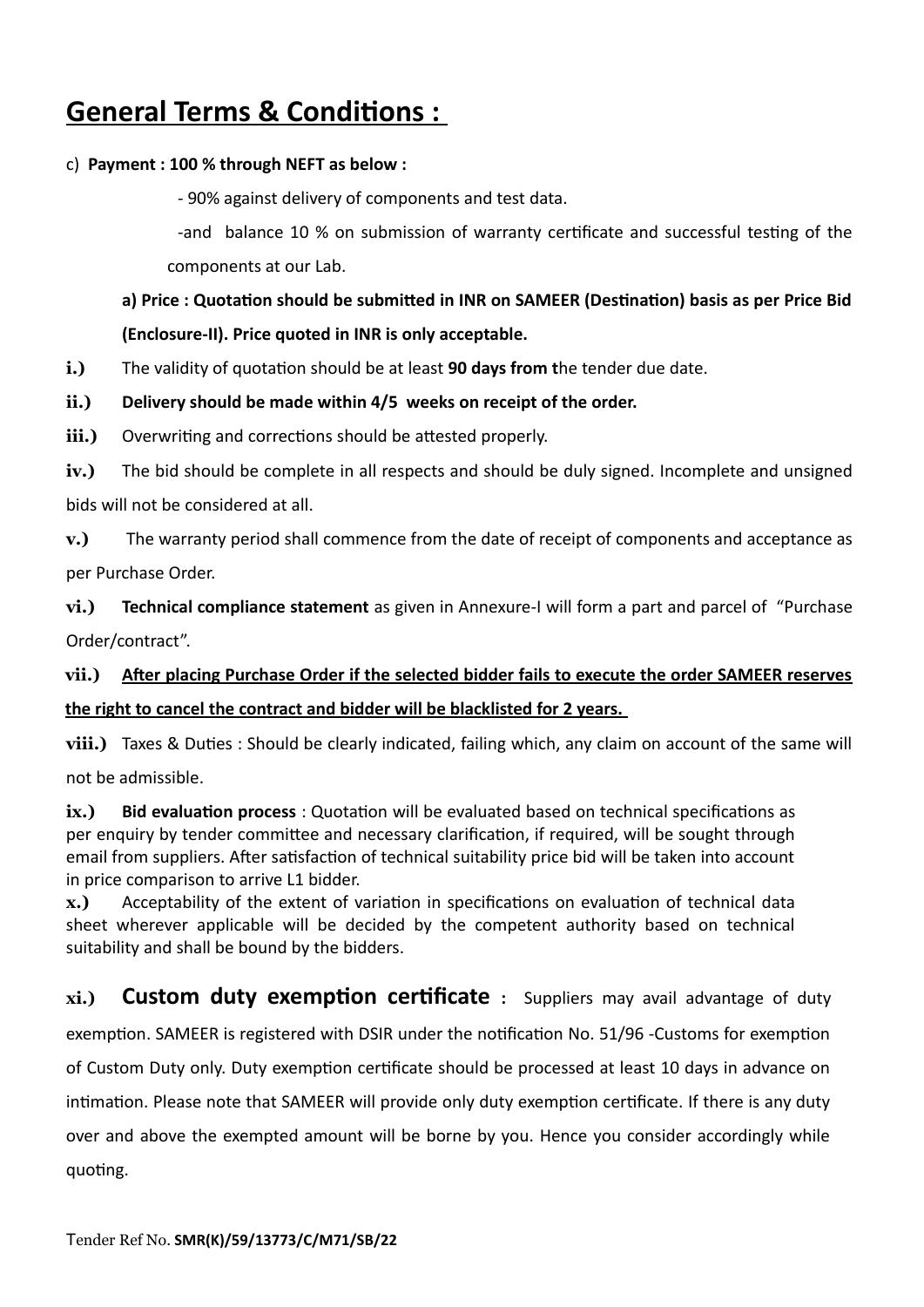**xii.) GST Concession Certificate :** should be provided by SAMEER. Rate of GST should be mentioned clearly.

**xiii.)** Variation in SAMEER tender terms will not be acceptable.

**xiv.)** All the documents in Technical bid asked for should be submitted failing which bid will be rejected.

**xv.)** No bidder is permitted to canvass to SAMEER on any matter relating to this tender. Any bidder found doing so may be disqualified and bid may be rejected.

**xvi.)** Financial bid will be opened who get technically qualified after evaluation of technical bid. L1 bidder will be placed order.

**xvii.)** The bidder shall not make any addition or alternation in the tender documents. The requisite details should be filled in by the bidder wherever required in the documents. Incomplete tender or tender not submitted as per instructions is liable to be rejected.

**xviii.)** Proper law of contract (PLC) will be the relevant Indian laws subject to Kolkata Jurisdiction.

**xix.)** Quotation received by E mail, Fax will not be considered.

**xx.)** SAMEER is not responsible for non-receipt of quotation due to postal delay, loss in transit etc.

**xxi.)** SAMEER reserves the right to reject or partly accept any or all the quotations received without assigning any reason.

For any clarifications, please contact Shri Sukhendu Bhanja (email: suhkendhu.bhanja@mmw.sameer.gov.in> / 033-23574875).

-------------------x-------------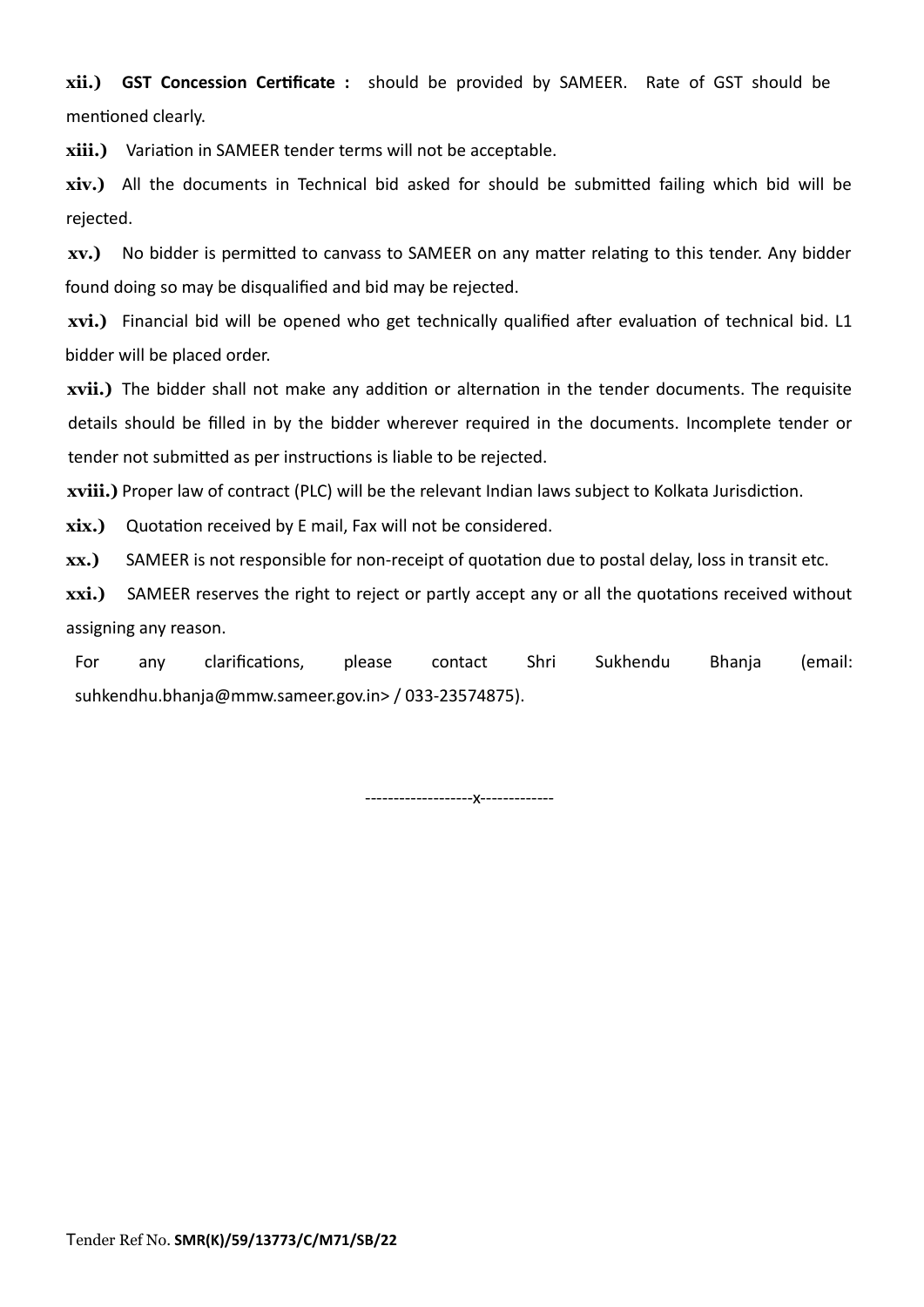### **ENCLOSURE-I**

### **TECHNICAL BID**

### **Tender Ref No. : SMR(K)/59/13773/C/M71/SB/22**

Technical bid contents the following documents:

- i. All relevant technical literature /documents pertaining to items quoted with full specifications as per Technical Compliance statement given in Annexure-I
- ii. Submission of **Technical Compliance Statement** as given in **Annexure-I** after duly filling up with authorized seal and signature on each page.
- iii. Documents as per eligibility criteria as per clause (iii) instruction sheet.
- iv. For evaluation of past performance, please submit the following table duly filled up in support of execution of order successfully :

v. Self declaration letter in respect of "not blacklisted by any govt. sector" should be submitted along with technical bid.

vi. Please note that all the above documents should be sealed and signed by authorized person.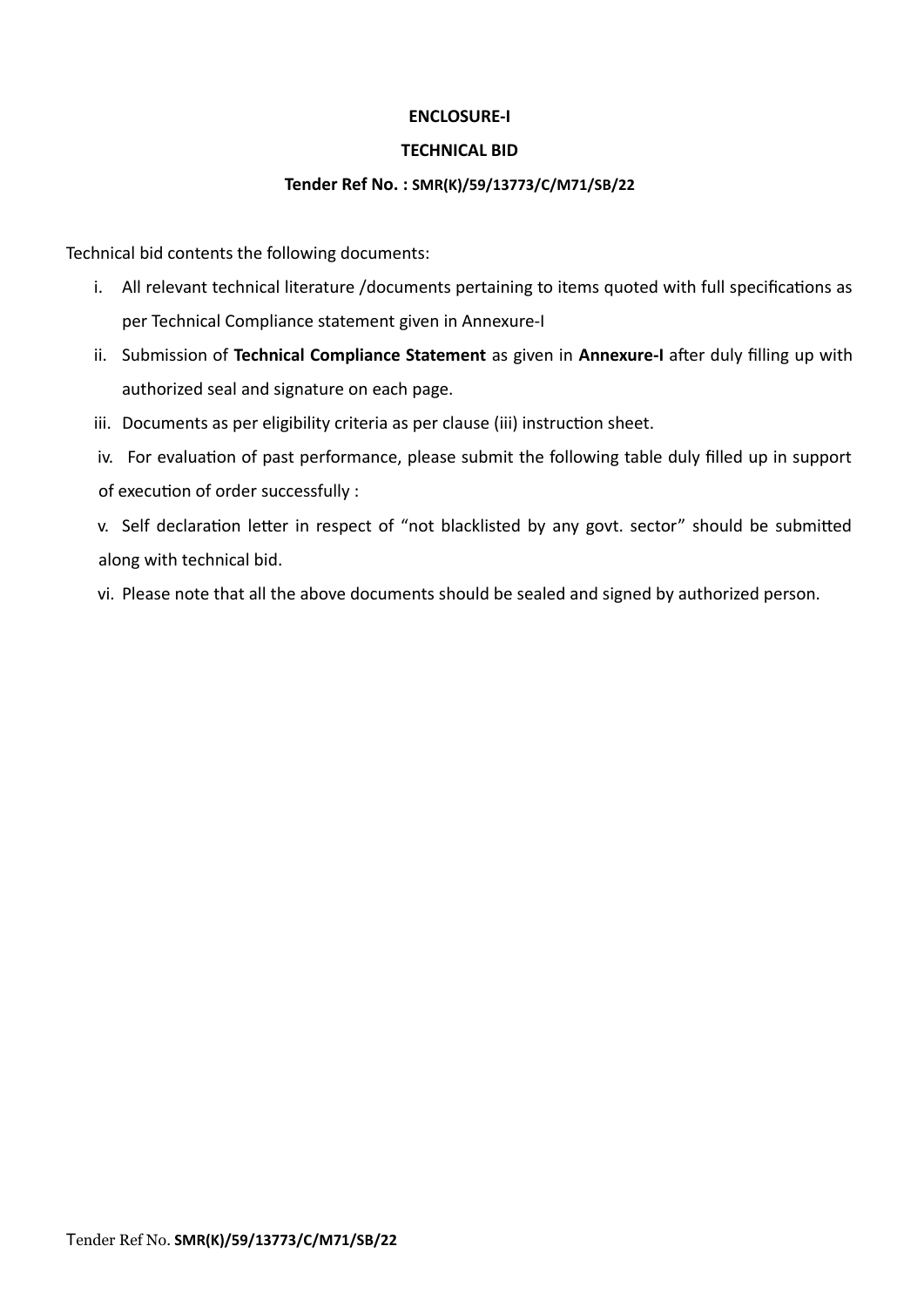### **TECHNICAL COMPLIANCE STATEMENT**

### **The below table should be duly filled up by the bidders and to be submitted alongwith " TECHNICAL**

**BID"**

**Name of item :** Pulsed Impatt Diodes

### **Important Specifications o**f Pulsed Impatt Diodes

|                |                                               |                                                                                                                                                                                                                                                                       | To be filled up by the bidders      |                              |
|----------------|-----------------------------------------------|-----------------------------------------------------------------------------------------------------------------------------------------------------------------------------------------------------------------------------------------------------------------------|-------------------------------------|------------------------------|
| SI. NO.        | <b>Specifications Required by SAMEER</b>      |                                                                                                                                                                                                                                                                       | <b>Whether Complied</b><br>(Yes/No) | Remarks, if any by<br>vendor |
| $\mathbf{1}$   | Frequency                                     | 94 GHz ± 500 MHz                                                                                                                                                                                                                                                      |                                     |                              |
| $\overline{2}$ | Peak Output Power                             | > 20W                                                                                                                                                                                                                                                                 |                                     |                              |
| 3              | Pulse Width                                   | $100$ ns                                                                                                                                                                                                                                                              |                                     |                              |
| 4              | Pulse repetition<br>frequency                 | 30 kHz                                                                                                                                                                                                                                                                |                                     |                              |
| 5              | Chirp BW                                      | <b>500 MHz</b>                                                                                                                                                                                                                                                        |                                     |                              |
| 6              | Package Type                                  | Wave guide Mountable                                                                                                                                                                                                                                                  |                                     |                              |
| 7              | <b>Hermetically Sealed</b>                    |                                                                                                                                                                                                                                                                       |                                     |                              |
| 8              | Operating<br>Temperature                      | - 40 Deg to $+71$ Deg C                                                                                                                                                                                                                                               |                                     |                              |
| 20             | Warranty                                      | Should be mentioned clearly                                                                                                                                                                                                                                           |                                     |                              |
| 21             | COC (Certificate of<br>conformity/compliance) | Please note that COC must be provided<br>along with shipment failing which<br>material will not be accepted. COC<br>either only from Manufacturer (OEM) or<br>Authorized Distributor (authorization<br>certificate to be submitted on demand)<br>of OEM is acceptable |                                     |                              |

Note: In support of the above specifications you need to provide test data sheet and more technical documents along with TECHNICAL BID.

**Authorized Signature with Seal with date**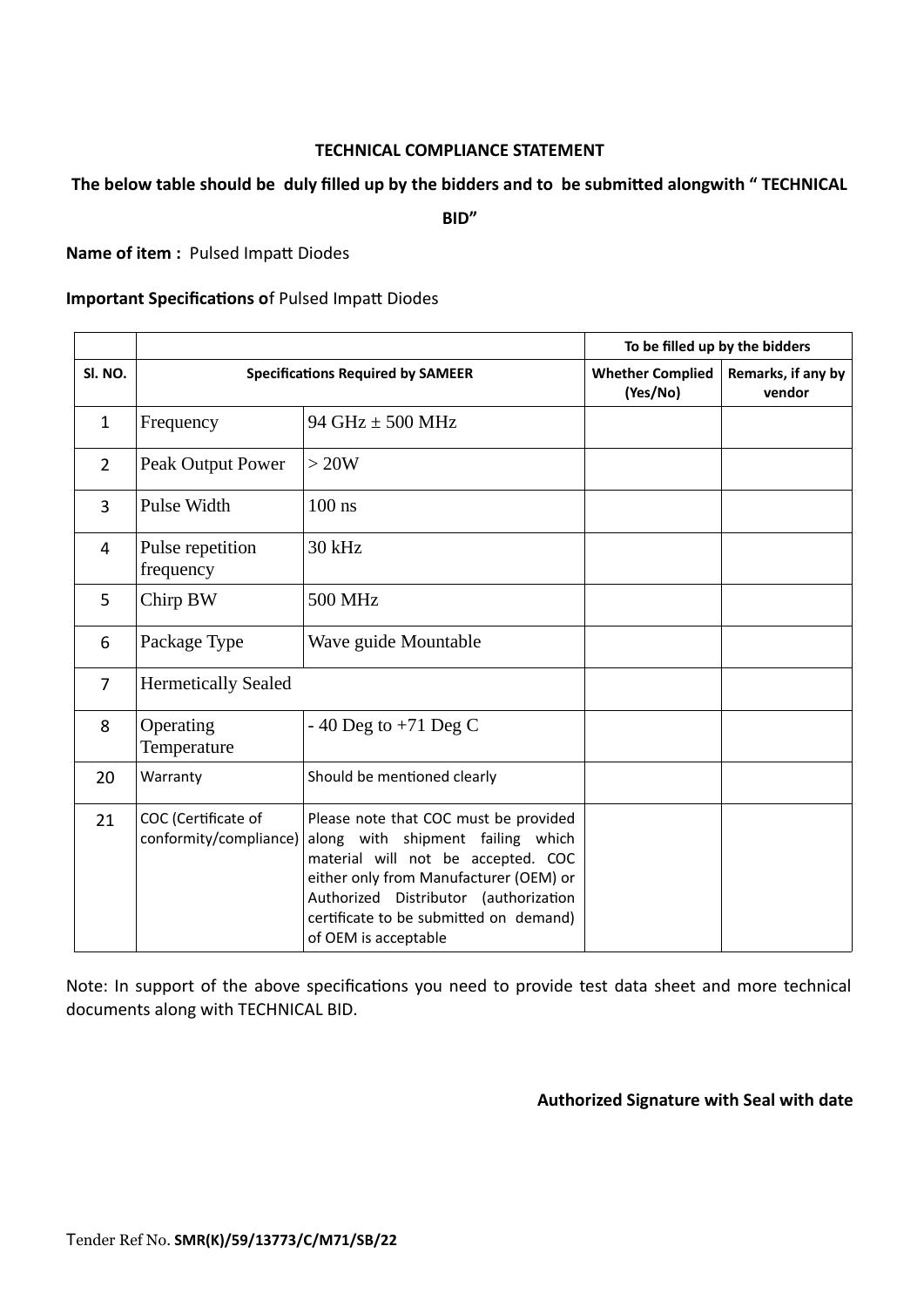### PRICE BID

### **ENCLOSURE-II**

### **(should be submitted in letter head as PRICE BID)**

**Name of item :** Pulsed Impatt Diodes

Please note the following :

- i. Should be quoted as per below format. No other format is acceptable.
- ii. The rate should include all the charges as applicable like insurance, packing, freight, duty, transportation, installation etc.
- iii. Price bid accompanied by vague and conditional expression such as "subject to immediate acceptance", "subject to confirmation before sales"etc. will be treated as being at variance and shall be liable for rejection.
- iv. No any extra charges apart from below quoted price will be borne by SAMEER.

| Srl                            | <b>DESCRIPTION</b>                                                 | Quantity | Unit Rate in | <b>Extended</b>        |  |
|--------------------------------|--------------------------------------------------------------------|----------|--------------|------------------------|--|
| No.                            |                                                                    |          | <b>INR</b>   | <b>Amount (in INR)</b> |  |
|                                | Supply of PULSED IMPATT DIODES as per                              |          |              |                        |  |
| 1                              | specifications complied with the Technical                         | $12$ nos |              |                        |  |
|                                | Compliance Table given in Enclosure-I of                           |          |              |                        |  |
|                                | <b>Technical Bid referred in tender</b>                            |          |              |                        |  |
|                                |                                                                    |          |              |                        |  |
|                                | <b>OTHER CHARGES</b>                                               |          |              |                        |  |
| 2                              | Add : Packing charges, if any                                      |          |              |                        |  |
| 3                              | Add: FREIGHT (Up to SAMEER KOLKATA)                                |          |              |                        |  |
| $\overline{4}$                 | Add: INSURANCE, if any                                             |          |              |                        |  |
| 5                              | Add: ADDITIONAL CHARGES, if any                                    |          |              |                        |  |
| 6                              | Sub Total [ Srl No. 1 to 5]                                        |          |              |                        |  |
| $\overline{7}$                 | Add: TAXES AND DUTIES APPLICABLE (pl specify with rate)            |          |              |                        |  |
|                                | (PI note that concessional GST @5% will be considered)             |          |              |                        |  |
|                                | GRAND TOTAL (F.O.R, SAMEER) INCLUDING ALL (Srl. No. 6 + Srl No. 7) |          |              |                        |  |
|                                |                                                                    |          |              |                        |  |
| <b>TOTAL AMOUNT (IN WORDS)</b> |                                                                    |          |              |                        |  |
|                                |                                                                    |          |              |                        |  |

### **Signature with date and seal of the authorized person**